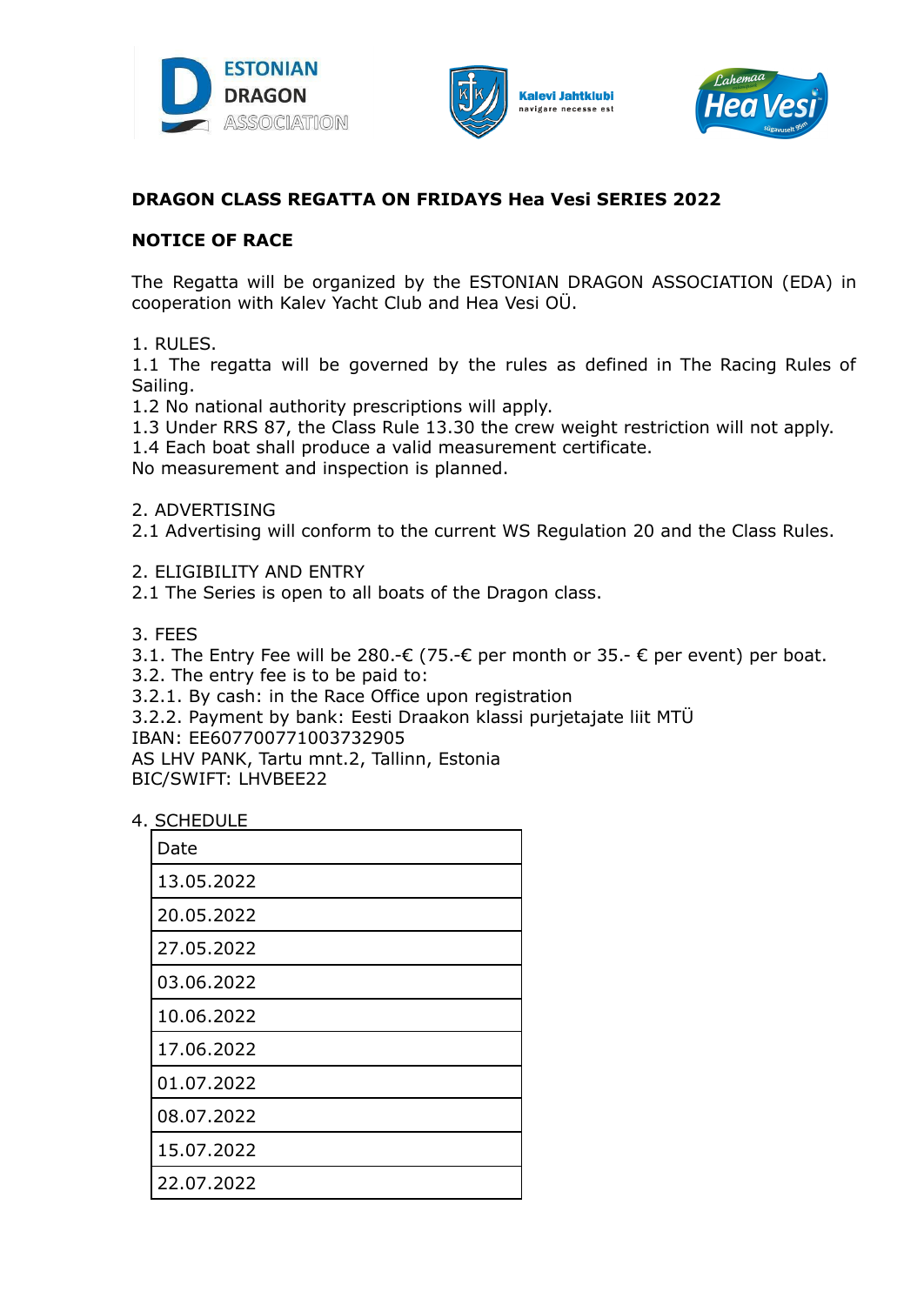



**Kalevi Jahtklubi** avigare necesse est



| 29.07.2022 |  |
|------------|--|
| 12.08.2022 |  |
| 19.08.2022 |  |
| 26.08.2022 |  |
| 02.09.2022 |  |
| 09.09.2022 |  |
| 16.09.2022 |  |
| 23.09.2022 |  |
| 30.09.2022 |  |
| 07.10.2022 |  |

Additional information on facebook.com/estoniandragon

13. may - 30. August

- Skippers briefing 17:30
- Warning Signal for the first race at 18:25
- 4. September October
	- Skippers briefing 17:00
	- Warning Signal for the first race at 17:45

## 4. THE COURSES

The course to be sailed will be windward-leeward configuration with fleet racing. Spreader marks and leeward gates may be used. If the windward mark is moved during a race, there will be no spreader mark.

## 5. PENALTY SYSTEM

5.1 Rules 44.1 and 44.2 are changed so that only one turn, including one tack and one gybe, is required.

## 6. SCORING

6.1 Individual Event

6.1.1 4 races are scheduled per each Individual Event. 1 race is required to be completed to constitute an Individual Event.

6.1.2 No races shall be excluded.

6.2 Overall Series results

6.2.1 After each "Friday Event", each boat will receive the number of points corresponding to their ranking in that event. The final sum of those points collected during the 2022 events, will determine the final ranking.

6.2.2 9 events are required to be completed to constitute a series.

6.2.3 (a) When fewer than five (5) events have been completed, a boat's series score will be the total of her events scores.

(b) When five (5) or more events have been completed, a boat's series score will be the total of her events scores excluding her worst score.